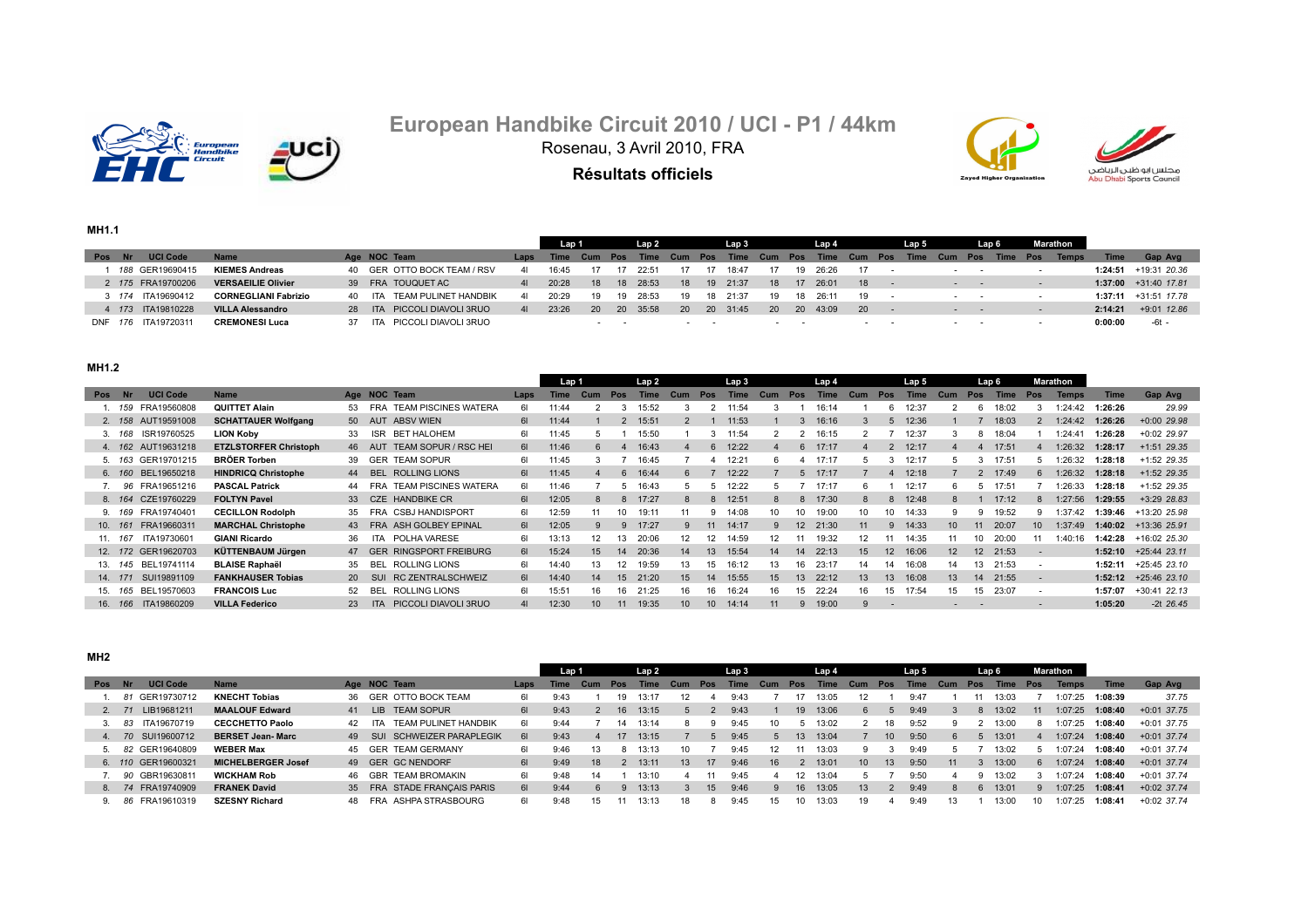| 10.  | 79      | ITA19730603                                | <b>PODESTA Vittorio</b>                       | 36       | <b>HCR TEAM</b><br><b>ITA</b>        | 61       | 9:43           | 3        | 10             | 13:13          |                | 12       | 9:46           | 3               | 8              | 13:03          |                | 11              | 9:50           | $\overline{2}$  | 13              | 13:04          | $\overline{2}$           | 1:07:23            | 1:08:41            | +0:02 37.74                  |
|------|---------|--------------------------------------------|-----------------------------------------------|----------|--------------------------------------|----------|----------------|----------|----------------|----------------|----------------|----------|----------------|-----------------|----------------|----------------|----------------|-----------------|----------------|-----------------|-----------------|----------------|--------------------------|--------------------|--------------------|------------------------------|
| 11.  |         | 85 CAN19621017                             | <b>MORNEAU Rico</b>                           | 47       | CAN CANADA                           | 61       | 9:45           | 9        | $\overline{4}$ | 13:12          | $\overline{2}$ | 16       | 9:46           | 8               | $\overline{7}$ | 13:03          | 3              | 19              | 9:53           | 14              | $\overline{4}$  | 13:00          | $\mathbf{1}$             | 1:07:23            | 1:08:41            | +0:02 37.74                  |
| 12.  |         | 72 SUI19580128                             | <b>FREI Heinz</b>                             | 51       | SUI TEAM SOPUR                       | 61       | 9:49           | 19       | $\overline{7}$ | 13:12          | 19             | 13       | 9:46           | 17              | $\overline{4}$ | 13:02          | 18             | 14              | 9:50           | 18              | 10 <sup>°</sup> | 13:02          | 16                       | 1:07:26            | 1:08:44            | $+0:05$ 37.71                |
| 13.  |         | 80 GER19700805                             | <b>BÄUMANN Stefan</b>                         | 39       | <b>GER LC COTTBUS</b>                | 61       | 9:46           | 12       | 12             | 13:14          | 11             | 14       | 9:46           | 14              | 6              | 13:02          | 11             | 17              | 9:52           | 19              | 12              | 13:03          | 13                       | 1:07:25            | 1:08:45            | +0:06 37.70                  |
| 14.  |         | 75 AUT19690512                             | <b>ABLINGER Walter</b>                        | 40       | AUT ABSV WIEN / RSC HEID             | 61       | 9:45           | 8        | 15             | 13:14          | 9              |          | 9:42           | $\overline{2}$  | 18             | 13:05          | $\overline{4}$ | 15              | 9:51           | $\overline{7}$  | 17              | 13:07          | 12 <sup>2</sup>          | 1:07:25            | 1:08:46            | +0:07 37.69                  |
| 15.  |         | 78 FRA19721121                             | <b>MASSARD Stéphane</b>                       | 37       | FRA TEAM PISCINES WATERA             | 61       | 9:45           | 10       | 18             | 13:15          | 15             | 3        | 9:43           | 11              | 15             | 13:05          | 14             | 6               | 9:49           | 10              | 16              | 13:06          | 17                       | 1:07:26            | 1:08:46            | +0:07 37.69                  |
| 16.  |         | 77 SUI19661206                             | <b>GILGEN Luca</b>                            | 43       | SUI<br><b>GP TICINO</b>              | 61       | 9:44           | 5        | 13             | 13:14          | 6              | 10       | 9:45           | 6               | 14             | 13:04          | 8              | 16              | 9:51           | 12              | 15              | 13:06          | 15                       | 1:07:26            | 1:08:46            | +0:07 37.69                  |
| 17.  |         | 91 BEL19660403                             | <b>LUYTEN Johnny</b>                          | 43       | BEL GSVT                             | 61       | 9:49           | 20       | 3              | 13:12          | 17             | 18       | 9:47           | 18              | $\overline{2}$ | 13:01          | 16             | 9               | 9:50           | 16              | 14              | 13:06          | 18                       | 1:07:26            | 1:08:47            | $+0:08$ 37.68                |
| 18.  |         | 76 GER19660408                             | <b>PIEPER Jörg</b>                            | 43       | GER TEAM SOPUR / GC NEND             | 61       | 9:49           | 17       | 6              | 13:12          | 16             | 6        | 9:45           | 13              | 9              | 13:03          | 15             | 12              | 9:50           | 15              | 18              | 13:12          | 19                       | 1:07:27            | 1:08:53            | $+0:14$ 37.62                |
| 19.  |         | 87 NED19751122                             | <b>HIELKEMA Mischa</b>                        | 34       | NED VAN NOORDENNE STAAL              | 61       | 9:48           | 16       | $5^{\circ}$    | 13:12          | 14             | 19       | 9:48           | 19              | $\mathbf{1}$   | 13:01          | 17             | 8               | 9:50           | 17              | 19              | 13:20          | 14                       | 1:07:26            | 1:09:01            | $+0:22$ 37.55                |
| 20.  |         | 93 FRA19570211                             | <b>MAZOYER Jean-Marie</b>                     | 52       | FRA FR ALLAN / RAT                   | 61       | 10:20          | 22       | 22             | 14:36          | 20             | 26       | 10:49          | 25              | 22             | 14:43          | 24             | 21              | 11:02          | 20              | 20              | 15:00          | 23                       | 1:15:02            | 1:16:32            | $+7:53$ 33.86                |
|      |         | 21. 125 FRA19810518                        | <b>DECLERCK Sébastien</b>                     | 28       | FRA DUNKERQUE LITTORAL C             | 61       | 10:20          | 23       | 22             | 14:36          | 21             | 24       | 10:48          | 21              | 21             | 14:43          | 20             | 26              | 11:03          | 22              | 21              | 15:02          | 24                       | 1:15:03            | 1:16:35            | +7:56 33.84                  |
|      |         | 22. 136 FRA19750415                        | <b>LERAY Gregory</b>                          | 34       | FRA ROAD RUNNER HS                   | 61       | 10:20          | 24       | 25             | 14:37          | 25             | 21       | 10:47          | 22              | 24             | 14:43          | 22             | 23              | 11:03          | 21              | 22              | 15:03          | 21                       | 1:15:01            | 1:16:36            | +7:57 33.84                  |
|      |         | 23. 105 ALB19690618                        | <b>DOKU Haki</b>                              | 40       | ALB GS RANCILIO                      | 61       | 10:21          | 26       | 24             | 14:36          | 24             | 22       | 10:48          | 23              | 20             | 14:43          | 21             | 25              | 11:03          | 23              | 24              | 15:03          | 22                       | 1:15:02            | 1:16:36            | +7:57 33.83                  |
| 24.  |         | 89 GER19580716                             | <b>WEISS Siegfried</b>                        | 51       | <b>GER RV EINHAUSEN - TSG S</b>      | 61       | 10:21          | 25       | 21             | 14:36          | 22             | 23       | 10:48          | 24              | 25             | 14:43          | 23             | 24              | 11:03          | 24              | 25              | 15:03          | 20                       | 1:15:01            | 1:16:37            | +7:58 33.83                  |
| 25.  |         | 88 CZE19870630                             | <b>TOMANEK Jan</b>                            | 22       | CZE CK WINDOR'S PRIBRAM              | 61       | 10:22          | 28       | 20             | 14:35          | 23             | 25       | 10:49          | 26              | 23             | 14:43          | 25             | 22              | 11:03          | 25              | 23              | 15:03          | 25                       | 1:15:03            | 1:16:37            | +7:58 33.83                  |
|      |         | 26. 102 ITA19750223                        | <b>DI BARI Saverio</b>                        | 34       | ITA BLU DI MARE                      | 61       | 10:30          | 30       | 36             | 15:19          | 29             | 30       | 11:19          | 27              | 30             | 15:11          | 27             | 20              | 10:49          | 26              | 32              | 16:04          | 26                       | 1:17:25            | 1:19:14            | +10:35 32.71                 |
| 27.  |         | 98 FRA19680614                             | <b>NARCE Ludovic</b>                          | 41       | FRA CSBJ HANDISPORT                  | 61       | 10:22          | 29       | 41             | 15:28          | 31             | 31       | 11:20          | 31              | 28             | 15:11          | 29             | 32              | 11:21          | 31              | 29              | 15:53          | 28                       | 1:17:58            | 1:19:37            | +10:58 32.55                 |
|      |         | 28. 103 FRA19700205                        | <b>LOMBARD David</b>                          | 39       | FRA TEAM PISCINES WATERA             | 61       | 11:06          | 39       | 28             | 15:05          | 36             | 29       | 10:58          | 32 <sup>2</sup> | 32             | 15:11          | 32             | 27              | 11:19          | 29              | 30 <sup>°</sup> | 15:56          | 27                       | 1:17:57            | 1:19:38            | +10:59 32.54                 |
| 29.  |         | 100 AUT19700505                            | <b>BECHTER Thomas</b>                         | 39       | RC ENJO VORARLBERG<br>AUT            | 61       | 10:31          | 31       | 37             | 15:19          | 30             | 32       | 11:20          | 30              | 29             | 15:11          | 30             | 28              | 11:19          | 28              | 31              | 15:57          | 29                       | 1:17:58            | 1:19:40            | +11:01 32.53                 |
|      |         | 30. 117 FRA19750306                        | <b>CAUDAL Jean-Charles</b>                    | 34       | FRA HANDISPORT PAYS DE P             | 61       | 11:05          | 36       | 29             | 15:06          | 34             | 27       | 10:58          | 29              | 27             | 15:10          | 26             | 29              | 11:20          | 27              | 33              | 16:10          | 30                       | 1:18:03            | 1:19:52            | $+11:13$ 32.45               |
|      |         | 31. 114 CZE19770820                        | <b>SISKA Michal</b>                           | 32       | CZE HANDBIKE CR                      | 61       | 11:04          | 34       | 30             | 15:07          | 33             | 28       | 10:58          | 28              | 31             | 15:11          | 28             | 31              | 11:20          | 30              | 35              | 16:22          | 32                       | 1:19:12            | 1:20:05            | +11:26 32.36                 |
| 32.  |         | 92 GER19640524                             | <b>NEUSKE Markolf</b>                         | 45       | GER TEAM PRO ACTIV / VFR             | 61       | 10:22          | 27       | 26             | 14:39          | 27             | 46       | 12:12          | 33              | 26             | 15:08          | 31             | 30 <sup>°</sup> | 11:20          | 32 <sup>2</sup> | 34              | 16:21          | 31                       | 1:18:08            |                    | 1:20:05 +11:26 32.36         |
| 33.  |         | 73 BEL19811117                             | <b>DEBERG Jean-Francois</b>                   | 28       | <b>BEL ROLLING LIONS</b>             | 61       | 9:50           | 21       | 31             | 15:08          | 26             | 20       | 10:46          | 20              | 45             | 17:11          | 33             | 46              | 12:54          | 38              | 26              | 15:30          | 35                       | 1:19:37            |                    | 1:21:22 +12:43 31.86         |
|      |         | 34. 120 SUI19730423                        | <b>TRIANGELI Pier</b>                         | 36       | SUI TEAM PULINET HANDBIK             | 61       | 11:20          | 42       | 33             | 15:12          | 40             | 34       | 11:46          | 36              | 36             | 15:53          | 34             | 34              | 11:35          | 33              | 27              | 15:34          | 34                       | 1:19:37            |                    | 1:21:22 +12:43 31.85         |
|      |         | 35. 144 SUI19631106                        | <b>BOBST Hansruedi</b>                        | 46       | SUI<br>RC S                          | 61       | 11:19          | 41       | 34             | 15:13          | 41             | 33       | 11:45          | 34              | 38             | 15:56          | 38             | 33              | 11:35          | 34              | 28              | 15:36          | 33                       | 1:19:37            | 1:21:25            | +12:46 31.83                 |
|      |         | 36. 133 GER19650314                        | <b>KÜNKLER Andreas</b>                        | 44       | GER TEAM PRO ACTIV / RSK<br>SUI      | 61<br>61 | 11:21          | 43       | 32<br>27       | 15:10          | 38             | 35<br>38 | 11:48          | 38              | 35<br>37       | 15:53          | 36             | 35<br>36        | 11:36          | 35<br>37        | 41<br>42        | 16:53<br>17:03 | 37<br>36                 | 1:20:48<br>1:20:47 | 1:22:43            | +14:04 31.33                 |
|      |         | 37. 123 SUI19700105<br>38. 101 FRA19740430 | <b>MARTI Albert</b><br><b>VIDEGRAIN Frank</b> | 39<br>35 | RCW / SCH<br>FRA CRÉANCES HANDISPORT | 61       | 11:07<br>11:06 | 40<br>38 | 39             | 15:04<br>15:25 | 35<br>39       | 36       | 12:06<br>11:48 | 35<br>39        | 34             | 15:55<br>15:52 | 37<br>35       | 37              | 11:37<br>11:37 | 36              | 45              | 18:38          | 38                       | 1:22:21            | 1:22:54<br>1:24:29 | +14:15 31.26<br>+15:50 30.68 |
|      |         | 39. 108 FRA19731022                        | <b>TARSIM Riadh</b>                           | 36       | FRA STADE FRANÇAIS PARIS             | 61       | 12:04          | 49       | 44             | 16:22          | 46             | 41       | 12:08          | 42              | 44             | 16:29          | 46             | 42              | 12:16          | 44              | 36              | 16:32          | 39                       | 1:24:10            |                    | 1:25:54 +17:15 30.17         |
|      |         | 40. 106 FRA19780330                        | <b>MALARDIER Geoffrov</b>                     | 31       | FRA STADE FRANÇAIS PARIS             | 61       | 11:39          | 44       | 48             | 16:48          | 48             | 39       | 12:07          | 43              | 43             | 16:28          | 45             | 43              | 12:16          | 45              | 37              | 16:33          | 40                       | 1:24:10            | 1:25:55            | +17:16 30.17                 |
|      |         | 41. 126 FRA19690924                        | LEFEBVRE Jean-Sébastien                       | 40       | FRA SIX FOURS HANDISPORT             | 61       | 10:32          | 32       | 49             | 17:19          | 42             | 47       | 12:43          | 41              | 42             | 16:28          | 42             | 39              | 12:14          | 40              | 38              | 16:37          | 43                       | 1:24:16            | 1:25:56            | +17:17 30.16                 |
|      |         | 42. 128 GER19590718                        | <b>BERNER Reinhard</b>                        | 50       | <b>GER LIELER SPORTLIFE TEA</b>      | 61       | 11:04          | 35       | 50             | 17:23          | 49             | 42       | 12:08          | 46              | 40             | 16:27          | 43             | 40              | 12:14          | 41              | 39              | 16:39          | 41                       | 1:24:15            | 1:25:58            | +17:19 30.15                 |
|      |         | 43. 118 FRA19690223                        | <b>GIDEMANN Christian</b>                     | 40       | FRA TEAM PISCINES WATERA             | 61       | 11:51          | 46       | 45             | 16:35          | 44             | 40       | 12:07          | 40              | 33             | 15:42          | 40             | 47              | 13:02          | 42              | 40              | 16:39          | 42                       | 1:24:16            |                    | 1:25:59 +17:20 30.14         |
|      |         | 44. 127 GBR19660115                        | <b>SANDLES David</b>                          | 43       | <b>GBR HANDCYCLINK UK</b>            | 61       | 12:04          | 47       | 42             | 16:22          | 43             | 44       | 12:09          | 44              | 39             | 16:27          | 41             | 38              | 12:14          | 39              | 43              | 17:04          | 44                       | 1:24:26            |                    | $1:26:22$ +17:43 30.01       |
|      |         | 45. 139 GER19910622                        | <b>OHM Jan Philipp</b>                        | 18       | <b>GER OTTO BOCK TEAM</b>            | 61       | 11:06          | 37       | 40             | 15:25          | 37             | 37       | 11:48          | 37              | 48             | 17:41          | 39             | 48              | 13:20          | 46              | 44              | 17:46          | 45                       | 1:25:10            | 1:27:08            | +18:29 29.74                 |
|      | 46. 122 | FRA19750211                                | <b>BOURGAULT Gabriel</b>                      | 34       | FRA SHN CAEN                         | 61       | 11:39          | 45       | 47             | 16:48          | 47             | 43       | 12:08          | 45              | 41             | 16:27          | 44             | 41              | 12:15          | 43              | 50              | 19:28          | 46                       | 1:26:38            | 1:28:48            | +20:09 29.18                 |
|      |         | 47. 109 FRA19740324                        | <b>MARTEL Fabrice</b>                         | 35       | FRA STADE FRANÇAIS PARIS             | 61       | 12:39          | 54       | 51             | 17:24          | 52             | 48       | 12:43          | 48              | 47             | 17:22          | 49             | 44              | 12:46          | 48              | 46              | 18:53          | 47                       | 1:29:40            | 1:31:50            | +23:11 28.22                 |
|      | 48. 137 | FRA19570811                                | <b>PUGEAUT Bernard</b>                        | 52       | FRA HANDYNAMIC                       | 61       | 12:04          | 48       | 43             | 16:22          | 45             | 45       | 12:10          | 47              | 49             | 17:43          | 47             | 52              | 14:14          | 47              | 49              | 19:27          | 48                       | 1:29:54            | 1:32:03            | +23:24 28.16                 |
|      |         | 49. 111 SVK19640514                        | <b>BOCKOR Ladislav</b>                        | 45       | SVK SZTPS                            | 61       | 12:34          | 52       | 52             | 17:29          | 51             | 49       | 12:43          | 49              | 50             | 17:58          | 50             | 53              | 14:24          | 50              | 53              | 20:01          | 49                       | 1:32:59            | 1:35:12            | +26:33 27.23                 |
|      | 50. 121 | FRA19570925                                | <b>MENEUR Gilbert</b>                         | 52       | FRA HANDISPORT CLUB LEON             | 61       | 12:33          | 50       | 54             | 17:31          | 53             | 50       | 13:27          | 51              | 54             | 20:08          | 51             | 54              | 15:00          | 51              | 52              | 19:58          | 50                       | 1:36:28            | 1:38:39            | +30:00 26.27                 |
|      |         | 51. 113 FRA19670109                        | <b>PAYEMENT Philippe</b>                      | 42       | FRA LES ANTILOPES                    | 61       | 13:58          | 57       | 56             | 19:34          | 57             | 52       | 13:37          | 55              | 51             | 18:55          | 53             | 49              | 13:46          | 52              | 47              | 18:56          | $\overline{\phantom{a}}$ |                    | 1:38:49            | +30:10 26.23                 |
|      | 52. 131 | FRA19710916                                | <b>BLACHE Yannick</b>                         | 38       | FRA HANDIVIENNE                      | 61       | 13:16          | 55       | 57             | 19:57          | 56             | 54       | 13:56          | 54              | 52             | 18:57          | 55             | 50              | 13:46          | 54              | 48              | 19:02          | 51                       | 1:36:51            | 1:38:57            | +30:18 26.19                 |
|      | 53. 134 | SUI19780428                                | <b>PEREZ Andres</b>                           | 31       | SUI CFR GENÈVE                       | 61       | 13:47          | 56       | 55             | 19:26          | 55             | 53       | 13:56          | 53              | 53             | 18:57          | 54             | 51              | 13:46          | 53              | 51              | 19:53          | 52                       | 1:37:28            | 1:39:48            | +31:09 25.97                 |
|      | 54. 146 | CZE19780715                                | <b>LISKA Radim</b>                            | 31       | CZE HANDBIKE CR                      | 61       | 12:34          | 51       | 53             | 17:31          | 54             | 55       | 14:05          | 52              | 55             | 21:33          | 52             | 55              | 16:02          | 55              | 54              | 23:31          | 53                       | 1:42:29            | 1:45:17            | +36:38 24.62                 |
| 55.  |         | 107 GBR19720405                            | <b>POOLMAN Marc</b>                           | 37       | <b>GBR HANDCYCLING ASSOCIAT</b>      | 51       | 12:34          | 53       | 46             | 16:39          | 50             | 51       | 13:33          | 50              | 46             | 17:21          | 48             | 45              | 12:47          | 49              |                 |                | ٠                        |                    | 1:12:57            | $-1129.61$                   |
| 56.  |         | 115 FRA19750707                            | <b>DELESTRE Christophe</b>                    | 34       | FRA HANDISPORT ANGERS                | 41       | 14:30          | 58       | 58             | 22:05          | 58             | 56       | 16:56          | 56              | 56             | 22:51          | 56             |                 |                |                 |                 |                |                          |                    | 1:16:24            | $-2t$ 22.62                  |
| DNF. |         | 94 FRA19851123                             | <b>ASSAS Mehrez</b>                           | 24       | FRA STADE FRANÇAIS                   | 21       | 9:45           | 11       | 38             | 15:20          | 28             | $\sim$   |                |                 |                |                |                |                 |                |                 |                 |                |                          |                    | 0:25:06            | -4t 34.42                    |
|      |         | DNF. 116 ITA19730531                       | <b>GRANELLINI Gianluigi</b>                   | 36       | ITA TEAM PULINET HANDBIK             | 21       | 10:32          | 33       | 35             | 15:18          | 32             |          |                |                 |                |                |                |                 |                |                 |                 |                |                          |                    | 0:25:50            | $+0:44$ 33.43                |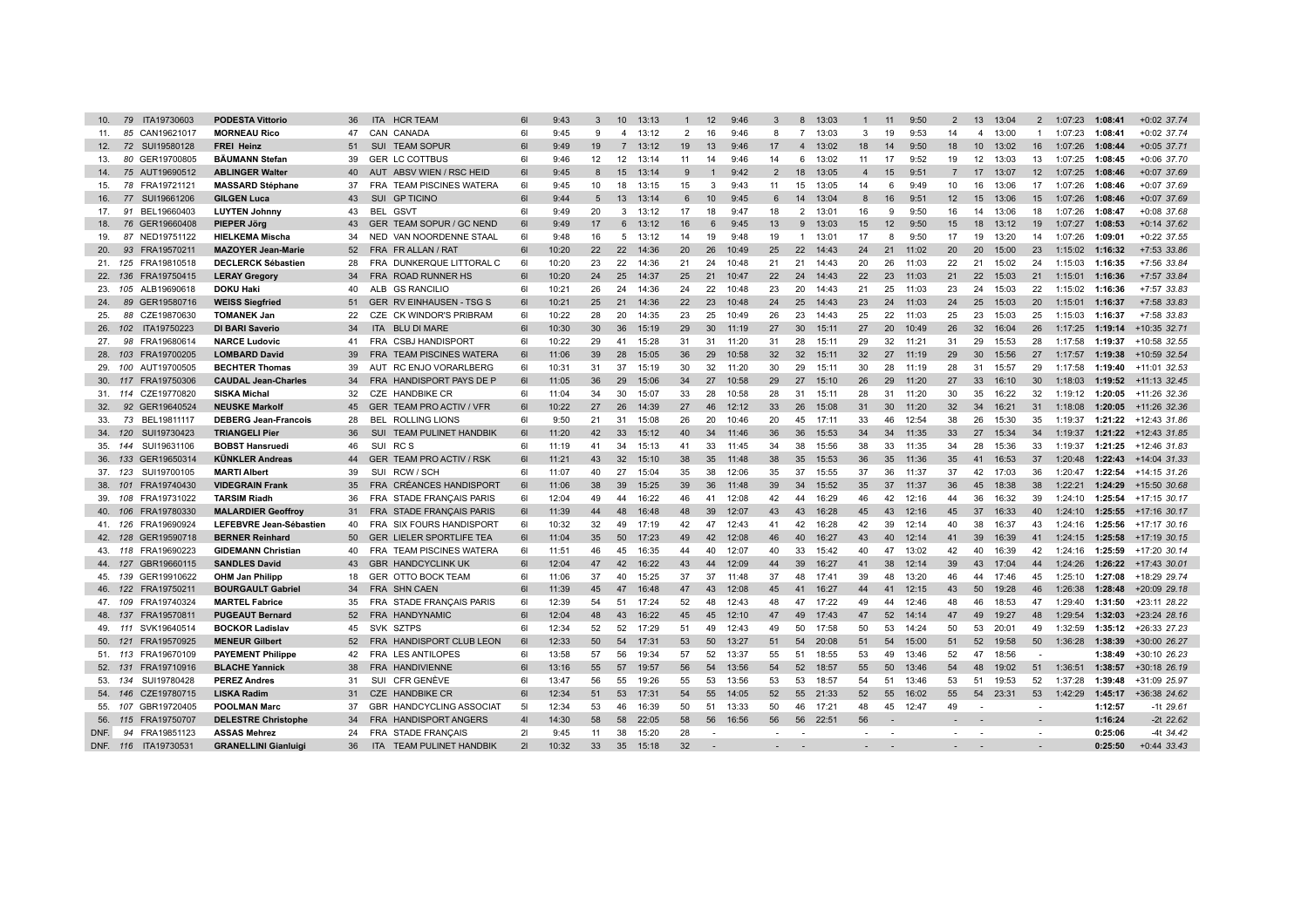|  |  | ۰ |
|--|--|---|

|     |                              |                                |    |                                    |                | Lap 1       |                 |                  | Lap <sub>2</sub> |                         |                 | Lap <sub>3</sub> |                 |                 | Lap 4    |                |                  | Lap 5 |                                             |                 | Lap 6   |                 | <b>Marathon</b> |             |                      |
|-----|------------------------------|--------------------------------|----|------------------------------------|----------------|-------------|-----------------|------------------|------------------|-------------------------|-----------------|------------------|-----------------|-----------------|----------|----------------|------------------|-------|---------------------------------------------|-----------------|---------|-----------------|-----------------|-------------|----------------------|
| Pos | <b>UCI Code</b><br><b>Nr</b> | <b>Name</b>                    |    | Age NOC Team                       | Laps           | <b>Time</b> | Cum             |                  |                  | Pos Time Cum Pos        |                 |                  |                 |                 |          |                |                  |       | Time Cum Pos Time Cum Pos Time Cum Pos Time |                 |         | Pos             | <b>Temps</b>    | <b>Time</b> | Gap Avg              |
|     | 1. 12 GER19770812            | <b>MERKLEIN Vico</b>           |    | 32 GER TEAM SOPUR / GC NEND        | 61             | 9:59        | 13              | $\overline{1}$   | 12:59            | $\overline{\mathbf{A}}$ | 6               | 9:53             | $\mathbf{1}$    |                 | 11 13:19 | 6              | 9                | 10:00 | $\overline{4}$                              |                 | 2 13:35 | $\overline{2}$  | 1:08:25         | 1:09:47     | 37.14                |
| 2.  | 10 GER19660301               | <b>PURSCHKE Torsten</b>        | 43 | <b>GER OTTO BOCK TEAM</b>          | 61             | 9:57        | 8               | $\overline{7}$   | 13:01            | $\overline{2}$          | 12              | 9:54             | $\mathbf{3}$    | 13              | 13:19    | 9              | $\overline{1}$   | 9:59  | -1                                          | $\overline{7}$  | 13:36   | 9               | 1:08:26         | 1:09:47     | $+0:00$ 37.14        |
| 3.  | 9 GER19640317                | JEFFRÉ Bernd                   | 45 | GER CG NENDORF E.V.                | 61             | 9:54        | $\overline{2}$  | 13               | 13:03            | $\overline{1}$          | 17              | 9:54             | 6               | 8               | 13:18    | 5              | $\overline{7}$   | 10:00 | $\overline{2}$                              | 8               | 13:36   | $\overline{4}$  | 1:08:26         | 1:09:48     | $+0:01$ 37.13        |
| 4.  | 1 FRA19730806                | <b>ERNOULD David</b>           | 36 | FRA CRÉANCES HANDISPORT            | 61             | 9:54        | $\mathbf{1}$    | 16               | 13:04            | 5                       | $\overline{7}$  | 9:53             | $\overline{2}$  | 10 <sup>1</sup> | 13:19    | $\overline{7}$ | $\overline{4}$   | 10:00 | 3                                           | 6               | 13:36   | $\mathbf{3}$    | 1:08:26         | 1:09:48     | $+0:01$ 37.13        |
| 5.  | 11 POL19750621               | <b>SKRZYPINSKI Arkadiusz</b>   | 34 | <b>POL</b><br>TEAM SOPUR / VOBIS S | 61             | 9:58        | 10 <sup>1</sup> | $\overline{4}$   | 13:01            | $\mathbf{3}$            | 18              | 9:55             | 13              | $\overline{7}$  | 13:17    | 10             | 6                | 10:00 | 6                                           | 3               | 13:35   | $7^{\circ}$     | 1:08:26         | 1:09:48     | $+0:01$ 37.13        |
| 6.  | 2 FRA19650923                | <b>JEANNOT Joel</b>            | 44 | FRA CCP DORDOGNE                   | 61             | 9:56        | 5               | 12               | 13:03            | 6                       | 8               | 9:53             | $\overline{4}$  | $5^{\circ}$     | 13:17    | $\overline{2}$ | 12               | 10:02 | $5\overline{5}$                             |                 | 5 13:36 | 1               | 1:08:25         | 1:09:49     | $+0:02$ 37.13        |
| 7.  | 5 LUX19620729                | <b>LORKOWSKI Peter</b>         | 47 | LUX ACC CONTERN                    | 61             | 9:56        | 6               | 15               | 13:04            | 11                      | $\overline{4}$  | 9:53             | $\overline{7}$  | 14              | 13:19    | 14             | 2                | 9:59  | 9                                           | 4               | 13:35   | 6               | 1:08:26         | 1:09:49     | $+0:02$ 37.12        |
| 8.  | 6 NED19590710                | <b>STRIJKER Freek</b>          | 50 | NED GSC EMMEN/RCNN/FTC             | 61             | 10:01       | 19              | 2                | 13:00            | 17                      | 11              | 9:54             | 17              | 6               | 13:17    | 13             | 8                | 10:00 | 13                                          | $\mathbf 1$     | 13:34   | 12              | 1:08:27         | 1:09:49     | $+0:02$ 37.12        |
| 9.  | 3 SUI19760226                | <b>LIBANORE Athos</b>          | 33 | SUI GP TICINO                      | 61             | 9:55        | 3               | 18               | 13:04            | $\overline{7}$          | 14              | 9:54             | 12              |                 | 2 13:16  | $\overline{4}$ | 11               | 10:01 | $\overline{7}$                              | 10              | 13:36   | 5               | 1:08:26         | 1:09:49     | $+0:02$ 37.12        |
| 10. | 13 FRA19680710               | <b>FUSS Alain</b>              | 41 | FRA CSBJ HANDISPORT                | 61             | 9:56        | $\overline{7}$  | 14               | 13:03            | 8                       | 15              | 9:54             | 14              | 3               | 13:17    | $\mathsf{R}$   | 10 <sup>10</sup> | 10:01 | 10 <sup>1</sup>                             | 9               | 13:36   | 10 <sup>1</sup> | 1:08:27         | 1:09:49     | $+0:02$ 37.12        |
| 11. | 20 ITA19710731               | <b>ACHENZA Giovanni</b>        | 38 | <b>ITA</b><br>SARGEGNA IN SUPER AB | 61             | 9:55        | $\overline{a}$  | 17               | 13:04            | 9                       | $\overline{2}$  | 9:52             | 5               | $\overline{4}$  | 13:17    | 3              | 13               | 10:02 | 8                                           | 11              | 13:37   | 8               | 1:08:26         | 1:09:50     | $+0:03$ 37.12        |
| 12. | 7 AUT19640613                | <b>DOLLESCHAL Klaus</b>        | 45 | AUT TEAM ABSV WIEN / VSC           | 61             | 10:00       | 15              | $\mathbf{3}$     | 13:00            | 13                      | $5\overline{5}$ | 9:53             | 9               | 15              | 13:20    | 15             | 3                | 9:59  | 12 <sup>2</sup>                             | 12 <sup>2</sup> | 13:37   | 11              | 1:08:27         | 1:09:51     | $+0:04$ 37.10        |
| 13. | 14 ISR19530805               | <b>LEVY Shav</b>               | 56 | ISR BEIT HALOCHEM                  | 61             | 9:58        | 11              | 9                | 13:02            | 12                      | 3               | 9:52             | $\overline{7}$  | 12              | 13:19    | 12             | 5                | 10:00 | 11                                          | 13              | 13:50   | 13              | 1:08:30         | 1:10:03     | $+0:16$ 36.99        |
| 14. | 31 GER19710405               | <b>WIRTH Frank</b>             | 38 | <b>GER TEAM REHABILITY</b>         | 61             | 10:00       | 16              | 8                | 13:01            | 16                      | $\mathbf{1}$    | 9:52             | 11              | 9               | 13:18    | 11             | 14               | 10:11 | 14                                          | 15              | 15:17   | 15              | 1:09:58         | 1:11:42     | $+1:55$ 36.15        |
| 15. | 18 GER19680225               | <b>WEINSHEIMER Thomas</b>      | 41 | <b>GER TEAM REHABILITY</b>         | 61             | 9:57        | 9               | 11               | 13:03            | 10                      | 9               | 9:53             | 10              | $\mathbf{1}$    | 13:15    | $\overline{1}$ | 15               | 10:15 | 15                                          | 14              | 15:17   | 14              | 1:09:58         | 1:11:42     | $+1:55$ 36.15        |
| 16. | 36 FRA19730118               | <b>SELLIER Pierre</b>          | 36 | FRA STADE FRANÇAIS PARIS           | 61             | 10:01       | 18              | $5^{\circ}$      | 13:01            | 18                      | 16              | 9:54             | 18              | 17              | 13:44    | 17             | 17               | 11:18 | 18                                          | 16              | 16:08   | 17              | 1:12:25         | 1:14:08     | +4:21 34.96          |
| 17. | 4 FRA19700102                | <b>CORONT DUCLUZEAU Didier</b> | 39 | FRA CSBJH SCOD RAT                 | 61             | 10:00       | 14              | 6                | 13:01            | 14                      | 10              | 9:53             | 15              | 18              | 13:46    | 18             | 16               | 11:16 | 16                                          | 19              | 16:10   | 18              | 1:12:25         | 1:14:09     | +4:22 34.95          |
| 18. | 8 SVK19630814                | <b>SELINGA Peter</b>           | 46 | SVK SZTPS                          | 61             | 9:58        | 12              | 10 <sup>10</sup> | 13:03            | 15                      | 13              | 9:54             | 16              | 16              | 13:37    | 16             | 18               | 11:26 | 17                                          | 20              | 16:11   | 16              | 1:12:24         | 1:14:10     | +4:23 34.94          |
| 19. | 21 ITA19571024               | <b>GHIRONZI Ivan</b>           | 52 | ITA POLHA VARESE                   | 61             | 10:53       | 24              | 20               | 15:18            | 24                      | 23              | 11:36            | 24              | 22              | 15:33    | 23             | 20               | 11:55 | 21                                          | 26              | 16:51   | 20              | 1:20:31         | 1:22:09     | +12:22 31.55         |
| 20. | 45 ITA19600921               | <b>THALER Raimund</b>          | 49 | ITA SGK SÜDTIROL                   | 61             | 10:29       | 21              | 22               | 15:41            | 22                      | 19              | 11:34            | 19              | 21              | 15:32    | 20             | 21               | 11:57 | 19                                          | 27              | 16:52   | 21              | 1:20:31         | 1:22:09     | +12:22 31.55         |
| 21. | 44 CZE19820527               | <b>PETRVALSKY Dusan</b>        | 27 | CZE HANDBIKE CR                    | 61             | 10:37       | 22              | 21               | 15:34            | 21                      | 20              | 11:35            | 22              | 19              | 15:31    | 21             | 22               | 11:58 | 22                                          | 28              | 16:53   | 19              | 1:20:31         | 1:22:11     | +12:24 31.54         |
| 22. | 26 FRA19700104               | <b>WEISANG Ralph</b>           | 39 | FRA OTTO BOCK TEAM                 | 61             | 10:00       | 17              | 24               | 16:07            | 19                      | 24              | 11:37            | 20              | 20              | 15:32    | 19             | 23               | 11:59 | 23                                          | 29              | 17:01   | 22              | 1:20:35         | 1:22:19     | +12:32 31.48         |
| 23. | 19 ITA19590925               | <b>DAINESE Pierino</b>         | 50 | <b>ITA</b><br>POLHA VARESE         | 61             | 10:53       | 23              | 19               | 15:18            | 23                      | 22              | 11:36            | 23              | 23              | 15:33    | 22             | 19               | 11:55 | 20                                          | 34              | 17:59   | 23              | 1:21:05         | 1:23:16     | +13:29 31.13         |
| 24. | 27 CZE19811018               | <b>BIZA Stanislav</b>          | 28 | <b>CZE HANDBIKE CR</b>             | 61             | 10:25       | 20              | 23               | 15:44            | 20 <sup>2</sup>         | 21              | 11:35            | 21              | 24              | 15:58    | 24             | 32               | 12:32 | 24                                          | 33              | 17:49   | 24              | 1:22:11         | 1:24:07     | +14:20 30.81         |
| 25. | 34 FRA19810225               | <b>DUBOURG Xavier</b>          | 28 | FRA SHN CAEN                       | 61             | 11:49       | 32              | 26               | 16:17            | 32                      | 31              | 12:12            | 32              | 27              | 16:17    | 32             | 29               | 12:10 | 32                                          | 17              | 16:08   | 28              | 1:23:18         | 1:24:56     | +15:09 30.52         |
| 26. | 15 OMA19751108               | <b>ALSAADI Ali</b>             | 34 | OMA ALAIN CLUB FOR THE D           | 61             | 11:49       | 31              | 28               | 16:17            | 31                      | 30              | 12:12            | 31              | 26              | 16:17    | 31             | 28               | 12:10 | 31                                          | 18              | 16:10   | 30              | 1:23:18         | 1:24:57     | $+15:10$ 30.51       |
| 27. | 17 GER19540902               | <b>WENDLAND Hans-Theo</b>      | 55 | <b>GER RSV HERBOLSHEIM</b>         | 61             | 11:46       | 26              | 31               | 16:18            | 26                      | 25              | 12:11            | 26              | 32              | 16:18    | 26             | 24               | 12:08 | 25                                          | 24              | 16:15   | 27              | 1:23:17         | 1:24:58     | +15:11 30.50         |
| 28. | 30 AUT19541212               | <b>PETER Christian</b>         | 55 | AUT TEAM ABSV WIEN                 | 61             | 11:49       | 30              | 27               | 16:17            | 30                      | 29              | 12:12            | 30 <sup>°</sup> | 28              | 16:17    | 30             | 27               | 12:10 | 29                                          | 21              | 16:12   | 29              | 1:23:18         | 1:24:58     | +15:11 30.50         |
| 29. | 23 SUI19740109               | <b>FREDA Markus</b>            | 35 | SUI<br>RC ZÜRICH                   | 61             | 11:48       | 28              | 29               | 16:18            | 29                      | 27              | 12:12            | 28              | 30              | 16:17    | 29             | 30               | 12:10 | 30                                          | 22              | 16:12   | 26              | 1:23:17         | 1:24:58     | +15:11 30.50         |
| 30. | 28 GER19730619               | <b>REEB Christian</b>          | 36 | <b>GER TEAM REHABILITY</b>         | 61             | 11:48       | 29              | 25               | 16:17            | 28                      | 32              | 12:13            | 29              | 25              | 16:15    | 27             | 26               | 12:09 | 27                                          | 23              | 16:14   | 25              | 1:23:16         | 1:24:58     | +15:11 30.50         |
| 31. | 41 GER19580426               | <b>HIEBL Rudolf</b>            | 51 | <b>GER SV EINTR OBERDIETFUR</b>    | 61             | 11:46       | 25              | 32               | 16:18            | 25                      | 26              | 12:11            | 25              | 31              | 16:18    | 25             | 25               | 12:09 | 26                                          | 25              | 16:49   | 31              | 1:23:31         |             | 1:25:32 +15:45 30.30 |
| 32. | 16 GER19840304               | <b>GERBEL Jochen</b>           | 25 | <b>GER LIELER SPORT LIFE TE</b>    | 61             | 11:46       | 27              | 30               | 16:18            | 27                      | 28              | 12:12            | 27              | 29              | 16:17    | 28             | 31               | 12:10 | 28                                          | 30              | 17:36   | 32              | 1:24:10         | 1:26:21     | +16:34 30.01         |
| 33. | 25 FRA19670218               | <b>LIMEUL Didier</b>           | 42 | FRA HANDISPORT RENNES CL           | 61             | 12:42       | 34              | 34               | 18:00            | 35                      | 33              | 13:02            | 33              | 34              | 17:43    | 34             | 33               | 13:20 | 33                                          | 31              | 17:45   | 33              | 1:30:47         | 1:32:34     | +22:47 28.00         |
| 34. | 33 FRA19760610               | <b>MARIETTE Arnaud</b>         | 33 | FRA SHN CAEN                       | 61             | 12:06       | 33              | 35               | 18:22            | 33                      | 34              | 13:16            | 34              | 33              | 17:42    | 33             | 34               | 13:20 | 34                                          | 32 <sup>2</sup> | 17:47   | 34              | 1:30:48         | 1:32:36     | +22:49 27.99         |
| 35. | 142 GER19610815              | <b>RIEGER Werner</b>           | 48 | <b>GER TSV ELLVANGEN</b>           | 61             | 13:24       | 37              | 37               | 18:28            | 37                      | 36              | 13:31            | 36              | 37              | 18:59    | 36             | 36               | 14:13 | 36                                          | 36              | 20:00   | 35              | 1:36:29         | 1:38:39     | +28:52 26.27         |
| 36. | 40 FRA19461229               | <b>ROLLAND Louis</b>           | 63 | FRA HANDIVIENNE                    | 61             | 13:25       | 38              | 36               | 18:27            | 36                      | 37              | 13:33            | 37              | 35              | 18:59    | 37             | 37               | 14:14 | 37                                          | 35              | 19:59   | 36              | 1:36:31         | 1:38:39     | +28:52 26.27         |
|     | 37. 129 ITA19830224          | <b>SPERONE Ivan</b>            | 26 | <b>ITA</b><br>SPORT ABILIS ALBA ON | 61             | 13:18       | 36              | 38               | 18:35            | 38                      | 35              | 13:31            | 35              | 36              | 18:59    | 35             | 35               | 14:13 | 35                                          | 37              | 20:18   | 37              | 1:36:36         | 1:38:56     | +29:09 26.20         |
| 38. | 38 SUI19620318               | <b>TENDON Yves</b>             | 47 | SUI VC COURTÉTELLE                 | 61             | 13:58       | 39              | 39               | 19:48            | 39                      | 39              | 14:53            | 39              | 38              | 19:54    | 39             | 38               | 15:01 | 38                                          | 38              | 20:27   | 38              | 1:41:48         | 1:44:04     | +34:17 24.90         |
| 39. | 39 FRA19540616               | <b>LOUSSOUARN Alain</b>        | 55 | FRA HCL ST POL DE LÉON             | 61             | 13:59       | 40              | 40               | 19:49            | 40                      | 38              | 14:53            | 40              | 39              | 19:54    | 40             | 39               | 15:01 | 39                                          | 39              | 20:28   | 39              | 1:41:49         | 1:44:06     | +34:19 24.90         |
| 40. | 37 FRA19551205               | <b>LIGNON Marcel</b>           | 54 | FRA SIX FOURS                      | 61             | 15:50       | 42              | 42               | 22:21            | 42                      | 41              | 16:56            | 42              | 41              | 22:43    | 41             | 40               | 16:42 | 40                                          | 41              | 21:57   | 40              | 1:53:57         | 1:56:30     | +46:43 22.25         |
| 41. | 22 ITA19490716               | <b>LODI Agostino</b>           | 60 | ITA POLHA VARESE                   | 61             | 15:03       | 41              | 41               | 21:41            | 41                      | 42              | 17:03            | 41              | 42              | 24:03    | 42             | 41               | 16:44 | 41                                          | 40              | 21:57   | 41              | 1:53:58         | 1:56:33     | +46:46 22.24         |
| 42. | 42 SUI19750412               | <b>KAUFMANN Thomas</b>         | 34 | SUI RC ZENTRALSCHWEIZ              | 41             | 12:58       | 35              | 33               | 17:44            | 34                      | 40              | 14:59            | 38              | 40              | 21:21    | 38             |                  |       |                                             |                 |         |                 |                 | 1:07:02     | -2t 25.77            |
| 43. | 24 FRA19470603               | <b>CUISINIER Christian</b>     | 62 | FRA ESB HANDISPORT                 | 4 <sub>1</sub> | 18:02       | 43              | 43               | 26:39            | 43                      | 43              | 19:28            | 43              | 43              | 27:53    | 43             | $\sim$           |       | $\sim$                                      |                 |         |                 |                 | 1:32:04     | +25:02 18.77         |
|     | DNF 32 FRA19650228           | <b>LEPLUMEY Jean-Paul</b>      | 44 | FRA CRÉANCES HANDISPORT            |                |             |                 |                  |                  |                         |                 |                  |                 |                 |          |                |                  |       |                                             |                 |         |                 |                 | 0:00:00     | $-6t -$              |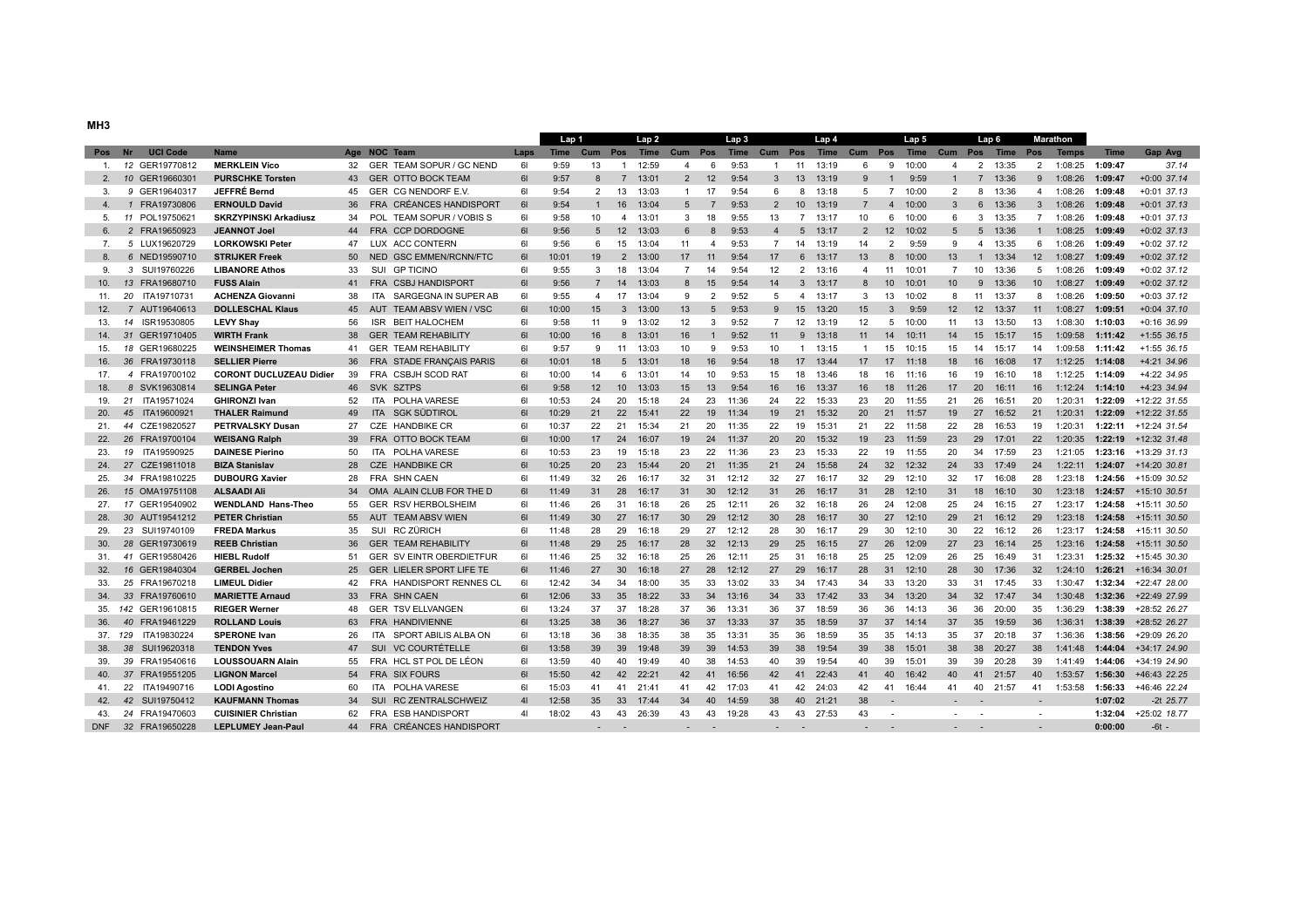# **MH4**

|        |                   |                            |    |                             |      | Lap 1       |            |     | Lap 2       |     |        | Lap 3       |            |     | Lap 4 |            |     | Lap 5       |     |        | Lap 6       |                          | <b>Marathon</b> |         |               |
|--------|-------------------|----------------------------|----|-----------------------------|------|-------------|------------|-----|-------------|-----|--------|-------------|------------|-----|-------|------------|-----|-------------|-----|--------|-------------|--------------------------|-----------------|---------|---------------|
| Pos Nr | <b>UCI Code</b>   | <b>Name</b>                |    | Age NOC Team                | Laps | <b>Time</b> | <b>Cum</b> | Pos | <b>Time</b> | Cum | Pos    | <b>Time</b> | <b>Cum</b> | Pos | Time  | <b>Cum</b> | Pos | <b>Time</b> | Cum | Pos    | <b>Time</b> | Pos                      | <b>Temps</b>    | Time    | Gap Avg       |
|        | 47 BEL19710305    | <b>DECLEIR Wim</b>         |    | 38 BEL ICEMAN               |      | 10:36       |            |     | 15:21       |     |        |             |            |     | 15:29 |            |     | 12:03       |     |        | 14:35       |                          | :17:45          | 1:19:16 | 32.69         |
|        | 2. 52 GER19610518 | <b>MOSANDL Norbert</b>     |    | 48 GER TEAM GERMANY         | 61   | 10:43       |            |     | 15:15       |     |        | 11:10       |            |     | 15:28 |            |     | 12:03       |     |        | 14:37       |                          | :17:44          | 1:19:17 | $+0.01$ 32.69 |
|        | 50 ISR19700426    | <b>GRUBERG Nati</b>        | 39 | ISR ETGARIM                 | 61   | 10:43       |            |     | 15:14       |     |        | 11:12       |            |     | 15:28 |            |     | 12:02       |     |        | 14:38       |                          | 1:17:44         | 1:19:18 | $+0.02$ 32.68 |
| 4.     | 49 NED19561007    | <b>LA LAU Carel Egbert</b> |    | 53 NED GSV TOEKOMST         | 61   | 10:43       |            |     | 15:14       |     |        | 11:12       |            |     | 15:26 |            |     | 11:59       |     |        | 15:28       |                          | :18:26          | 1:20:05 | $+0.49$ 32.36 |
|        | SUI19620226       | <b>EBERLE Walter</b>       | 47 | SUI CARBONBIKE.CH           | 61   | 10:44       |            |     | 15:12       |     |        | 11:14       | Б          |     | 15:27 |            |     | 11:58       |     |        | 15:28       |                          | :18:27          | 1:20:05 | $+0.49$ 32.36 |
|        | 6. 48 SUI19650321 | <b>HUBER Bruno</b>         |    | 44 SUI RC ST-GALLEN         | 61   | 10:43       |            |     | 15:12       |     |        | 11:13       |            |     | 15:26 |            |     | 11:59       |     |        | 15:34       |                          | :18:26          | 1:20:10 | $+0.54$ 32.33 |
|        | 55 SUI19911204    | <b>KUSTER Cedric</b>       |    | 18 SUI RC ZENTRALSCHWEIZ    | 61   | 12:10       |            |     | 17:47       |     |        | 13:11       |            |     | 18:50 |            |     | 13:11       |     |        | 18:50       |                          | :31:50          | 1:34:00 | +14:44 27.57  |
|        | 8. 46 NED19731124 | <b>SNIPPE Seine</b>        |    | 36 NED ACHILLES THE NETHERL | 61   | 12:43       |            |     | 18:32       |     | $\sim$ | 13:52       | 8          |     | 18:42 | 8          | 8   | 14:30       |     | 8      | 19:41       |                          | :35:49          | 1:38:02 | +18:46 26.44  |
|        | 53 GER19870915    | <b>HAUCH Max</b>           |    | 22 GER TEAM REHABILITY      |      | 10:43       |            |     | 16:14       |     |        |             |            |     |       |            |     |             |     | $\sim$ |             | $\overline{\phantom{a}}$ |                 | 0:26:58 | $-4t$ 32.03   |

# **MHO**

|        |                   |                          |  |                             |      | Lan 1 |  | Lap 2   |  | Lap 3     |  | Lap 4 |  | Lap 5   |  | Lap 6 | Marathon                                                                             |                     |                |
|--------|-------------------|--------------------------|--|-----------------------------|------|-------|--|---------|--|-----------|--|-------|--|---------|--|-------|--------------------------------------------------------------------------------------|---------------------|----------------|
| Pos Nr | <b>UCI Code</b>   | <b>Name</b>              |  | Age NOC Team                |      |       |  |         |  |           |  |       |  |         |  |       | Laps Time Cum Pos Time Cum Pos Time Cum Pos Time Cum Pos Time Cum Pos Time Pos Temps | $\blacksquare$ Time | <b>Gap Avg</b> |
|        | . 58 SUI19611107  | <b>MULLER Meinrath</b>   |  | 46 SUI RCZ Switzerland      |      | 11:36 |  | 2 15:48 |  | 2 2 11:34 |  | 16:16 |  | 2 12:25 |  | 18:03 | 1:23:58  1:25:43                                                                     |                     | 30.24          |
|        | 2. 57 ITA19630606 | <b>BOSI Massimiliano</b> |  | 46 ITA TEAM PULINET HANDBIK | - 61 | 11:36 |  | 15:48   |  | 11:34     |  | 16:16 |  | 12:25   |  | 18:03 |                                                                                      | 1:23:58  1:25:43    | 30.24          |
|        | 3. 58 ITA19720307 | <b>BOTTAN Yves</b>       |  | 37 ITA TEAM PISCINES WATERA |      | 11:39 |  | 15:45   |  | 11:34     |  | 16:17 |  | 12:23   |  | 18:25 |                                                                                      | 1:24:00  1:26:04    | +0:21 30.11    |

# **WH1**

|                                  |                                        | Lap 1 |  | Lan 2           |  | Lap 3 and the state of the state of the state of the state of the state of the state of the state of the state |  | Lap 4 Lap 5 |  |  |  | Lap 6 Marathon |         |                                                                                                   |
|----------------------------------|----------------------------------------|-------|--|-----------------|--|----------------------------------------------------------------------------------------------------------------|--|-------------|--|--|--|----------------|---------|---------------------------------------------------------------------------------------------------|
| Pos Nr UCI Code Name             | Age NOC Team                           |       |  |                 |  |                                                                                                                |  |             |  |  |  |                |         | Laps Time Cum Pos Time Cum Pos Time Cum Pos Time Cum Pos Time Cum Pos Time Pos Temps Time Gap Avg |
| 1. 157 FRA19481005 F TAVANO Anna | 61 FRA STADE FRANCAIS PARIS 41 23:28 1 |       |  | $1 \quad 32.30$ |  | 25.09                                                                                                          |  | . 34.24     |  |  |  |                | 1:55:32 | 14.96                                                                                             |

# **WH2**

|     |     |                 |                                       |                             |      | Lap 1       |         | Lap 2       |            |     | Lap 3 |     |     | Lap 4 |     |            | Lap 5           |     | Lap 6 |          | Marathon |         |                        |
|-----|-----|-----------------|---------------------------------------|-----------------------------|------|-------------|---------|-------------|------------|-----|-------|-----|-----|-------|-----|------------|-----------------|-----|-------|----------|----------|---------|------------------------|
| Pos |     | <b>UCI Code</b> | <b>Name</b>                           | Age NOC Team                | Laps | <b>Time</b> | Cum Pos | <b>Time</b> | <b>Cum</b> | Pos | Time  | Cum | Pos | Time  | Cum | <b>Pos</b> | Time            | Cum | Pos   | Time Pos | Temps    | Time.   | Gap Avg                |
|     | 150 | ITA19781209     | F FENOCCHIO Francesca                 | 31 ITA SPORTABILI ALBA      |      | 11:33       |         | 15:40       |            |     | 11:31 |     |     | 15.29 |     |            |                 |     |       | 16:47    | 1:20:56  | 1:22:46 | 31.31                  |
|     |     |                 | 2. 153 SUI19760622 F SCHWALLER Ursula | 33 SUI VCK KERZERS          |      | 11:48       |         | 16:13       |            |     | 12:13 |     |     | 16:49 |     |            | 12:38           |     |       | 17:32    | 1:25:22  | 1:27:15 | +4:29 29.70            |
|     |     |                 | 3. 151 SVK19630323 F OROSZOVA Anna    | 46 SVK SZTPS                |      | 11.49       |         |             |            |     | 14.13 |     |     | 19.02 |     |            | 14:30           |     |       | 19:20    | 1:34:55  | 1:36:51 | +14:05 26.76           |
|     |     |                 | 4. 152 ITA19891128 F SCHULER Claudia  | 20 ITA GRUPP SPORTIVO DISAB |      | 11:49       |         | 17:55       |            |     | 14:12 |     |     | 19:02 |     |            | 14:31           |     |       | 19:20    | 1:34:55  | 1:36:51 | $+14:05$ 26.76         |
|     |     |                 | 5. 155 POL19810428 F KALUZA Renata    | 28 POL KSL START SZCZECIN   |      | 13:55       |         | 19:34       |            |     | 14:29 |     |     | 19:44 |     |            | $14:4^-$        |     |       |          | 1:40:12  |         | $1:42:35$ +19:49 25.26 |
|     |     |                 | 6. 154 GER19640921 F ABELE Kerstin    | 45 GER TSG ULM-SÖFLINGEN /  |      | 15:34       |         | 21:54       |            |     | 16:27 |     |     | 22:20 |     |            | $6 \quad 17:07$ |     |       | 6 24:41  |          | 1:58:06 | +35:20 21.95           |

# **WH3**

|     |     |                             |                                       |                          |     | l an 1 |  | Lap 2   |  | Lap 3 |  | Lap 4   |  | Lap 5   |  | Lap 6 | Marathon                                                                             |                 |               |
|-----|-----|-----------------------------|---------------------------------------|--------------------------|-----|--------|--|---------|--|-------|--|---------|--|---------|--|-------|--------------------------------------------------------------------------------------|-----------------|---------------|
| Pos | -NF | <b>UCI Code</b>             | <b>Name</b>                           | Age NOC Team             |     |        |  |         |  |       |  |         |  |         |  |       | Laps Time Cum Pos Time Cum Pos Time Cum Pos Time Cum Pos Time Cum Pos Time Pos Temps | <b>Time</b>     | Gap Avg       |
|     |     |                             | 1. 147 FRA19590211 F LAMBERT Murielle | 50 FRA AME MONTARGIS     | 61  | 11:51  |  | 3 16:09 |  | 12:13 |  | 3 16:53 |  | 2 12:37 |  | 17:48 | 1:25:45 1:27:33                                                                      |                 | 29.60         |
|     |     |                             | 2. 148 SUI19540502 F HUSER Theres     | 55 SUI RC ZENTRALSCHWEIZ | -61 | 11:51  |  | 16:08   |  | 12:13 |  | 16:52   |  | 12:37   |  | 17:53 | 1:25:44                                                                              | 1:27:38         | $+0.05$ 29.58 |
|     |     | 3. <i>149</i> SUI19691209 F | <b>GRAF Sandra</b>                    | 40 SUI SWISS TEAM        |     | 11:51  |  | 16:08   |  | 12.14 |  | 16:52   |  | 12:38   |  | 17:54 |                                                                                      | 1:25:45 1:27:39 | $+0.06$ 29.57 |

# **WH4**

|  |                      |                                          |                    |          | Lap 1 and 1 and 1 and 1 and 1 and 1 and 1 and 1 and 1 and 1 and 1 and 1 and 1 and 1 and 1 and 1 and 1 and 1 an | Lap 2 Lap 3 Lap 4 Lap 5 Lap 5 Lap 5 Lap 1 |  |                |  |  |  |  | Lap 6 | Marathon |                                               |                                                                                                   |
|--|----------------------|------------------------------------------|--------------------|----------|----------------------------------------------------------------------------------------------------------------|-------------------------------------------|--|----------------|--|--|--|--|-------|----------|-----------------------------------------------|---------------------------------------------------------------------------------------------------|
|  | Pos Nr UCI Code Name |                                          | Age NOC Team       |          |                                                                                                                |                                           |  |                |  |  |  |  |       |          |                                               | Laps Time Cum Pos Time Cum Pos Time Cum Pos Time Cum Pos Time Cum Pos Time Pos Temps Time Gap-Avg |
|  |                      | . 60 GER19601012 F <b>VIETH Dorothee</b> | 49 GER HSV HAMBURG | 61 11:58 |                                                                                                                | 16:05                                     |  | 1 1 12:11 1 11 |  |  |  |  |       |          | 1 16:30 1 1 12:22 1 1 16:29 1 1:23:47 1:25:37 | 30.27                                                                                             |